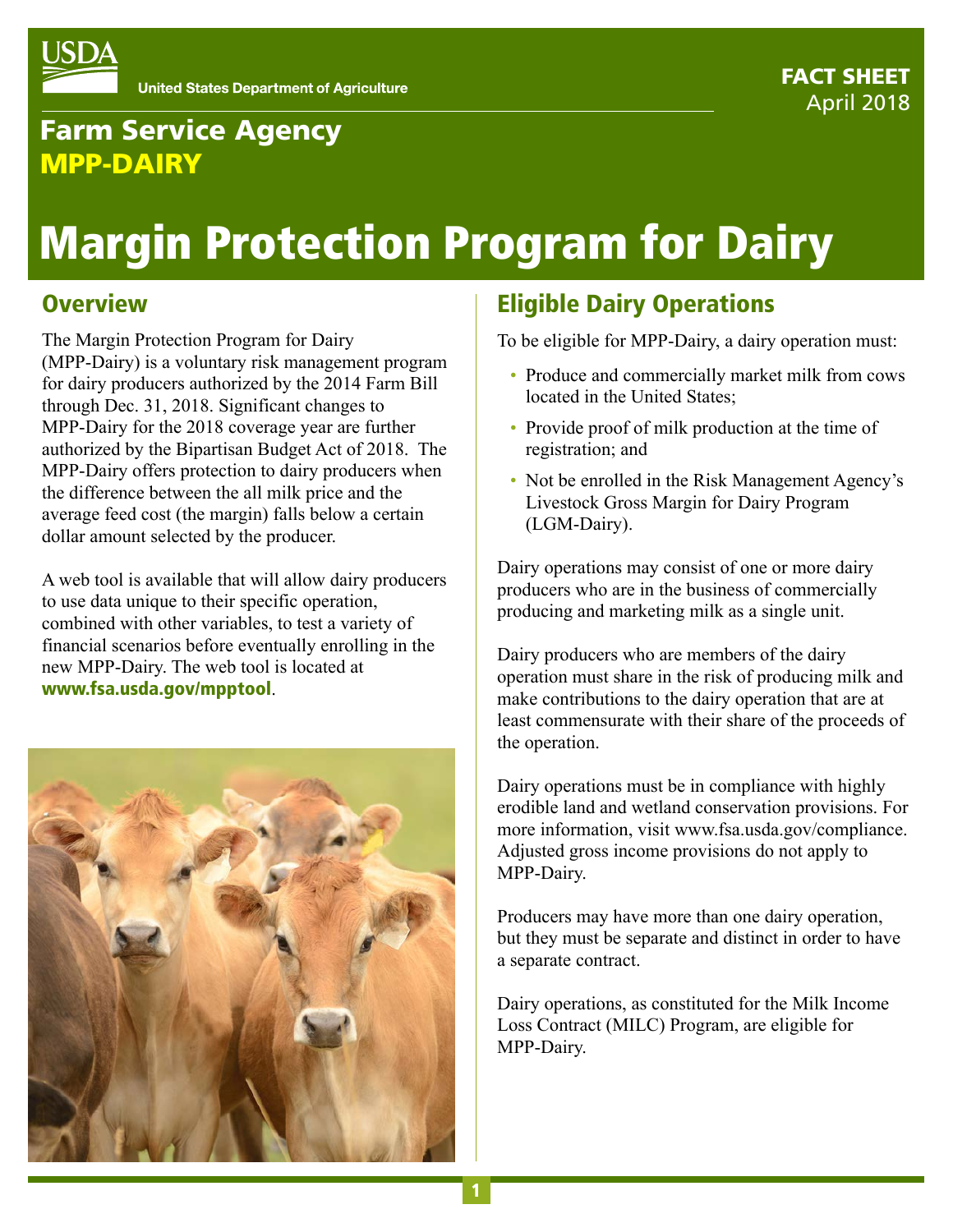# Registration

Eligible dairy operations must register for coverage at the Farm Service Agency (FSA) office where their farm records are maintained by:

- Establishing a production history by completing and submitting form CCC-781, "Margin Protection Program for Dairy Producers (MPP-Dairy) Production History Establishment";
- Completing and submitting form CCC-782, "Margin Protection Program for Dairy Producers (MPP-Dairy) Contract and Annual Coverage Election";
- Paying the \$100 administrative fee; and
- Paying the premium, if any.

An administrative fee of \$100 is required to be paid for each covered year through the duration of the program, except that this will not apply for dairy operations that opt out for the 2018 coverage year nor apply to producers that qualify for exemption as a limited resource, beginning, veteran, or socially disadvantaged (SDBLRV) farmer.

## 2018 Registration and Re-Enrollment Period

The registration and re-enrollment period for coverage year 2018 will begin April 9, 2018, and continues through June 1, 2018. The re-enrollment period allows dairy producers, including those that previously signed up and those that did not, an opportunity to make new elections for 2018. Coverage begins January 1, 2018.

If a dairy operation previously elected coverage for 2018, a new coverage election for 2018 must be made during the re-enrollment period. If a new election for 2018 is not made, the dairy operation will not have coverage for 2018.

To qualify for the administrative fee exemption as a limited resource, beginning, or socially disadvantaged farmer or rancher, form CCC-860 must be completed and submitted at the time of 2018 registration for coverage to the dairy operation's local County FSA

Office, if not already on file. Veteran status candidates only, seeking the administrative fee exemption must provide a copy of form DD-214 to the County Office at the time of registration for 2018 coverage. A refund of an administrative fee previously paid for 2018 coverage may be requested from the County Office if the producer now qualifies for the SDBLRV exemption.

A new dairy operation that has been established after a registration period closes is required to submit a contract within the first 90 calendar days in which the dairy operation first commercially markets milk for the calendar year or wait until the next registration period for the next calendar year of coverage. Coverage for dairy operations registering within the first 90 days of marketing milk will become effective beginning the next full month after registration.

During the 2018 re-enrollment period, dairy producers with 2018 target marketings under LGM-Dairy that want to participate in MPP-Dairy must sign up during the MPP-Dairy 2018 re-enrollment period, no later than June 1, 2018. However, MPP-Dairy coverage will not begin until the month after the producers target marketings under LGM-Dairy have concluded to ensure the contractual requirements of the LGM-Dairy insurance contract have been met.

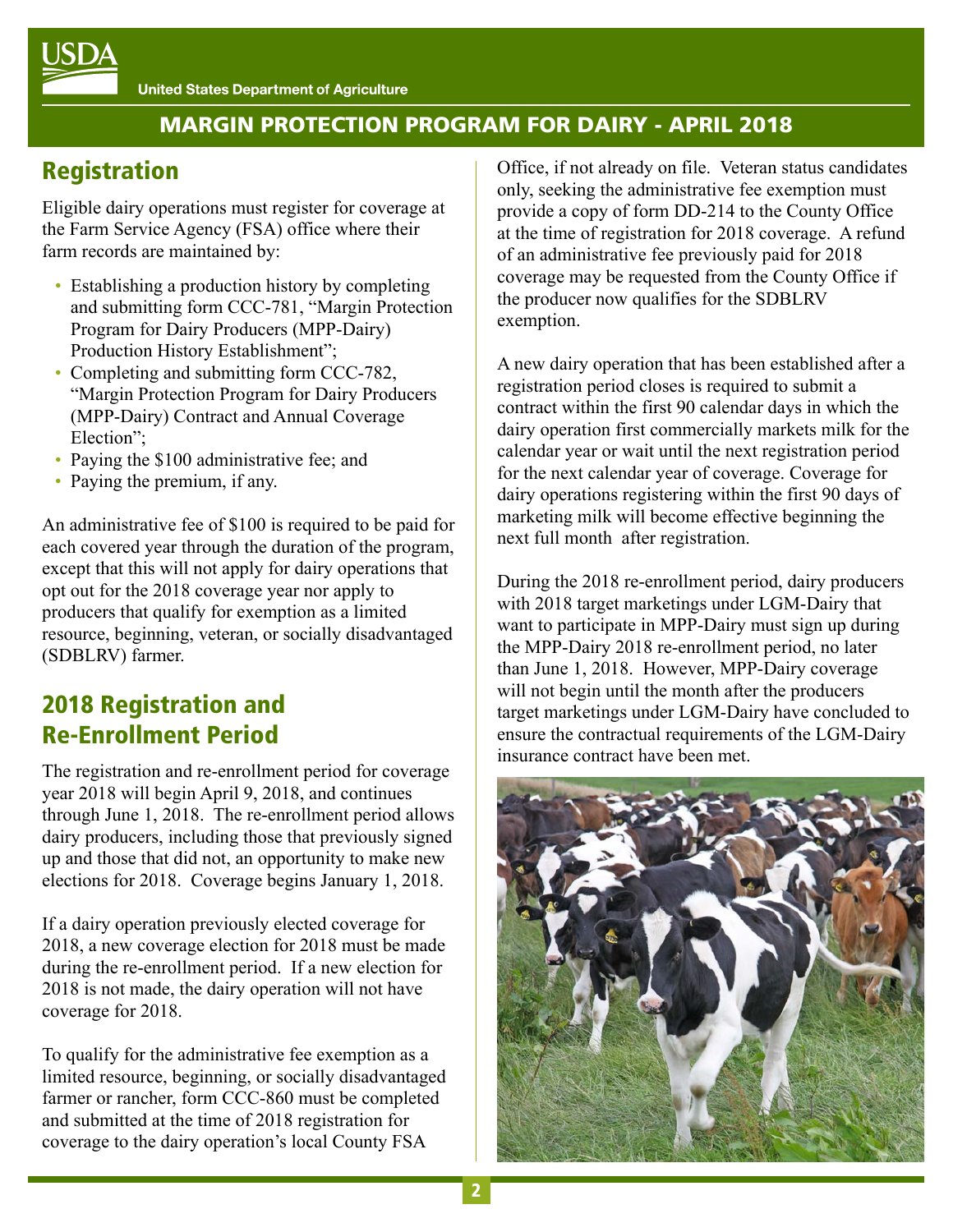## Production History Establishment

Participating dairy operations establish their production history upon initial registration and all producers in the participating dairy operation must provide adequate proof of the dairy operation's quantity of milk marketed commercially. All information provided is subject to verification and spot-checked by FSA.

For existing dairy operations, the production history is established using the highest annual milk production marketed during the full calendar years of 2011, 2012 or 2013.

Dairy operations without 12 full months of milk marketings as of Feb. 7, 2014, may be considered new dairy operations.

New dairy operations may establish their production history using one of the following methods:

- Available full month's marketed milk production for the calendar year the operation first began to market milk, calculated to a yearly amount using a national index based on seasons; or
- Estimated actual marketed milk production based on the actual herd size of the dairy operation relative to the national rolling herd average.

In subsequent years, the production history of a participating dairy operation will be adjusted to reflect any increase in the national average milk marketing production; no change in production history is otherwise allowed, except for an intergenerational transfer. Additionally, there will be no change in production history through the expansion or reduction in herd size of the participating dairy operation.

## Intergenerational Transfers

A dairy operation may add to their Commodity Credit Corporation (CCC)-approved production history once during the term of the contract (through Dec. 31, 2018) to accommodate intergenerational transfers, where a son, daughter, grandchild or spouse of a child or grandchild joins the participating dairy operation. The quantity of increased production history will be determined based on the number of cows purchased by the new family member multiplied by the national rolling herd average data for the current year in effect at the time of the intergenerational transfer. The increased production quantity will be limited to four million pounds and will receive coverage at the same elected coverage threshold and coverage percentage in effect for the participating dairy operation at the time the production history takes effect. To be eligible, the new family member joining the dairy operation must certify to equity and labor contributions.

**Note:** An intergenerational transfer will not be allowed if the participating dairy operation's current annual production and the increase in herd size by the new member(s) are less than the operation's established production history.

The dairy operation will have the option to make their intergenerational transfer effective with the next month following FSA notification on form CCC-781 Continuation Sheet or the next coverage year (Jan. 1, 2018). If the dairy operation elects to make coverage on the additional quantity effective in the same coverage year, any additional premium for the production will be due at the same time as the premium on the existing production, except if the notification is made after Sept. 1, payment for the additional premium will be due immediately.

Notification of an intergenerational transfer must be made to FSA within 60 calendar days of the cow purchase(s).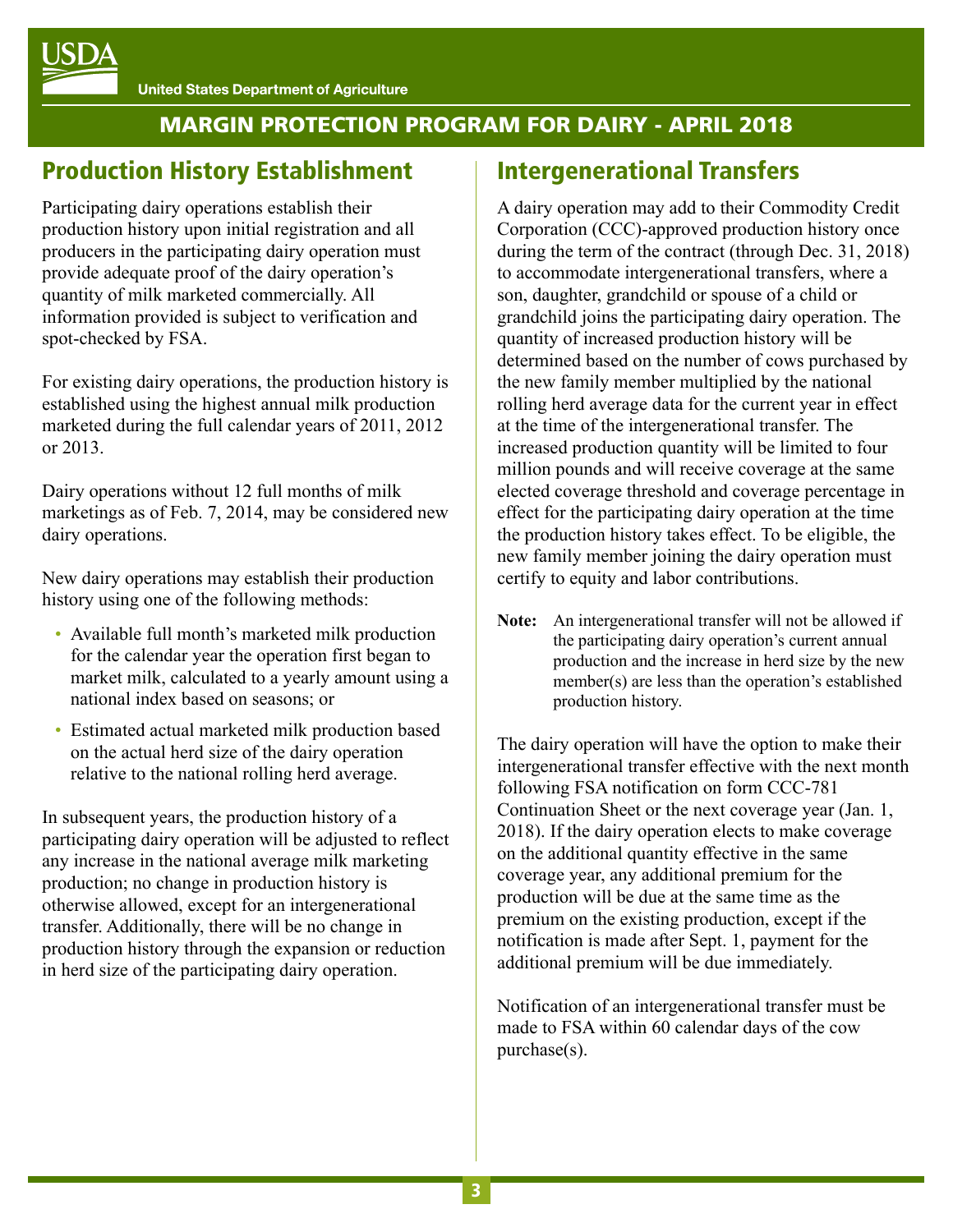## Coverage Election

Catastrophic (CAT) coverage of \$4 margin coverage level at 90 percent of the established production history requires no premium payment, but the dairy operation must pay the \$100 administrative fee, unless exempt for SDLRBV.

For increased protection, dairy operations may annually select a percentage of coverage from 25 to 90 percent of the established production history in 5 percent increments and a coverage level threshold from \$4.50 to \$8 in 50 cent increments.

Coverage election must be made prior to the end of the annual election period. After the initial year of registration, failure to make an election results in the coverage level defaulting to the CAT level of 90 percent at \$4 margin. Dairy operations may only select one coverage level percentage and coverage level threshold for the applicable calendar year. All producers in the participating dairy operation with a share and risk in the milk marketing must agree to the coverage elected on the contract.

For the 2018 coverage year only, MPP-Dairy participants may opt out of the program by not making a coverage election during the applicable annual coverage election for the 2018 coverage year.

## Premiums

A participating dairy operation will pay a premium based on the level of coverage elected. Premiums will be calculated by multiplying the coverage percentage selected (from 25 percent to 90 percent) multiplied by the production history of the dairy operation to obtain the covered milk marketings. The covered milk marketings in hundredweight (cwt.) are multiplied by the premium per cwt. applicable to the coverage level selected. Premiums will be calculated from Tier 1 for covered production history up to five million pounds and from Tier 2 for covered production history exceeding five million pounds.

For calendar year 2018, 100 percent of the calculated premium is due by Sept. 1 of the calendar year of coverage for dairy operations that elect coverage above the \$4 level.

An operation must pay either:

- (1) The premium in full at the time of annual coverage election; or
- (2) 100 percent of the premium by Sept. 1 of the applicable calendar year of coverage.

**Example:** The premium is due Sept. 1, 2018, for the 2018 coverage year.

Premium payments may be submitted to the administrative FSA county office at any time prior to Sept. 1 or the deadline determined by FSA.

| Coverage<br>Level (Margin)<br>per cwt. | <b>Tier 1 Premium</b><br>for 2018                            | <b>Tier 2 Premium</b><br>for 2018                               |
|----------------------------------------|--------------------------------------------------------------|-----------------------------------------------------------------|
|                                        | Covered production<br>history less than<br>five million lbs. | Covered production<br>history greater than<br>five million lbs. |
| \$4.00                                 | <b>None</b>                                                  | <b>None</b>                                                     |
| \$4.50                                 | None                                                         | \$0.020                                                         |
| \$5.00                                 | <b>None</b>                                                  | \$0.040                                                         |
| \$5.50                                 | \$0.009                                                      | \$0.100                                                         |
| \$6.00                                 | \$0.016                                                      | \$0.155                                                         |
| \$6.50                                 | \$0.040                                                      | \$0.290                                                         |
| \$7.00                                 | \$0.063                                                      | \$0.830                                                         |
| \$7.50                                 | \$0.087                                                      | \$1.060                                                         |
| \$8.00                                 | \$0.142                                                      | \$1.360                                                         |

If the dairy operation selected buy-up coverage during the previous 2018 enrollment period, new 2018 coverage elections made during 2018 re-enrollment will change the previously calculated amount of the premium. If the dairy operation has already paid the 2018 premium, a refund may be requested or that amount may be applied to the dairy operation's newly calculated premium for 2018.

Premium balances due by Sept. 1 will not be deducted from any MPP-Dairy payments made to the participating dairy operation during the applicable calendar year of coverage.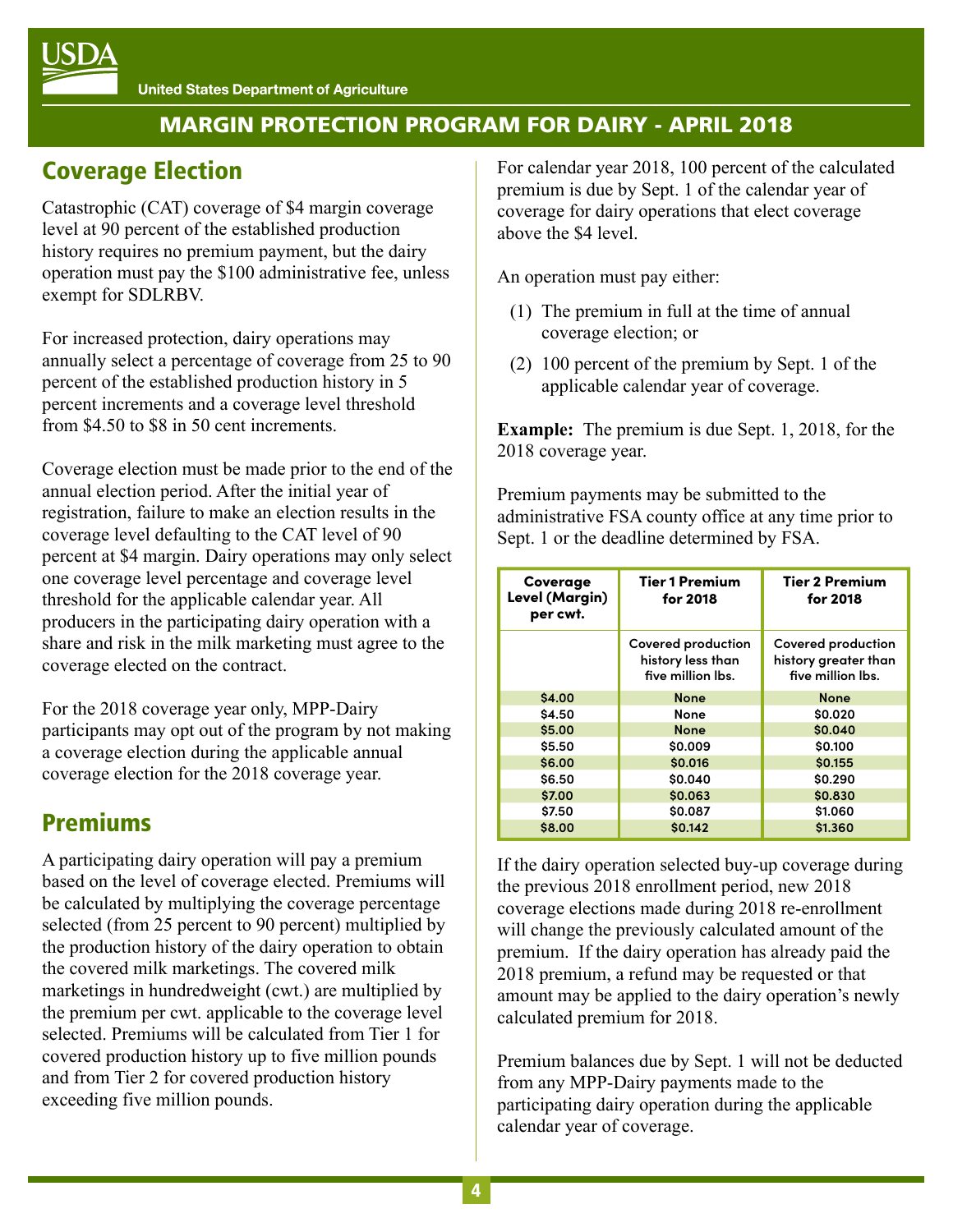

New dairy operations formed after the annual registration period will have their premiums prorated for that year based on the portion of the calendar year for which they purchase coverage.

Dairy operations may have their milk marketing company remit the premium payment to their administrative FSA county office on their behalf if an agreement is worked out with their milk marketing company.

## Margin Calculations

The "production margin" is the difference between the national all milk price and the national average feed cost.

The all milk price is the average price of milk marketed in the United States as reported by the National Agricultural Statistics Service (NASS).

The average feed cost is calculated by using the sum of:

- 1.0728 times the price of corn per bushel, plus
- .00735 times the price of soybean meal per ton, plus
- .0137 times the price of alfalfa hay per ton.

The corn and alfalfa hay prices are those reported in the monthly NASS Agricultural Prices Report. The price of soybean meal is the Central Illinois soybean meal price delivered by rail as reported in the Agricultural Marketing Service (AMS) Market News-Monthly.

The production margin will be calculated monthly.

#### **Payments**

A participating dairy operation will receive a margin protection payment whenever the average actual dairy production margin for a month is less than the coverage level threshold selected by the participating dairy operation, except if the dairy operation opts out of 2018 coverage.

The margin protection payment calculation is the:

- Coverage level threshold selected by the participating dairy operation, minus
- Actual dairy production margin for the month, multiplied by
- Coverage percentage selected by the participating dairy operation, multiplied by
- Established production history in cwt. of the participating dairy operation, divided by 12.

**Example:** A dairy operation has an established production history of three million pounds (30,000 cwt.). The participating dairy operation selected the 50 percent coverage level at the \$7 threshold. The actual production margin is \$5 for that month. The actual production margin is less than the threshold selected. Therefore, a payment will be earned as calculated below:

#### \$7 threshold minus \$5 margin = \$2 difference \$2 times 50 percent times 2,500 cwt. (30,000 cwt. / 12)  $=$  \$2,500.

Payments under MPP-Dairy may be reduced by a certain percentage due to a sequester order required by Congress and issued pursuant to the Balanced Budget and Emergency Deficit Control Act of 1985. Should a payment reduction be necessary, FSA will reduce the payment by the required amount.